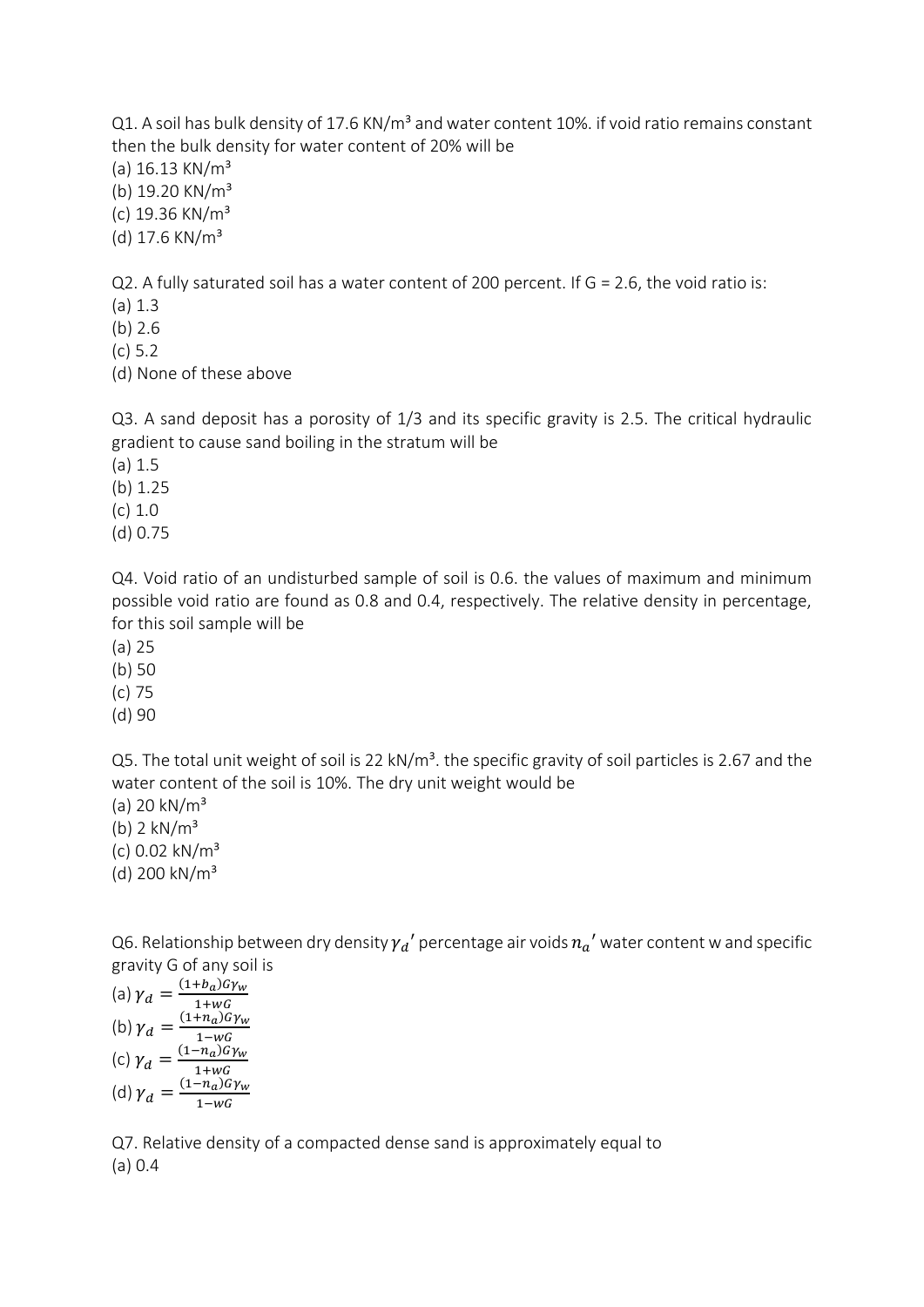(b) 0.6

(c) 0.95

- (d) 1.20
- Q8. A fully saturated soil is said to be
- (a) One phase system
- (b) Two phase system with soil and air
- (c) Two phase system with soil and water
- (d) Three phase system with soil, water and air
- Q9. In situ density of a soil deposit was determined by core cutter method. Weight of empty core cutter is 1286 gm. Weight of core cutter filled with soil is 3196 gm and volume of core cutter is 1000 cc. water content of soil is 12%, G=2.70. and g= 9.8 m/se $c^2$ .

The bulk unit weight of soil is

(a)  $19.10 \text{ kN/m}^3$ 

- (b)  $18.72 \text{ kN/m}^3$
- (c) 17.83 kN/m³
- (d)  $21.20 \text{ kN/m}^3$

Q10. Select the correct range of density index (a)  $0 \leq ID \leq 1$ (b)  $0 < ID < 1$  $(c)$   $ID > 0$ (d)  $ID \geq 0$ 

Q11. To determine the liquid limit, in the flow curve the water content is plotted on:

(a) X-axis

(b) Y-axis

(c) on any axis

(d) one of the above

Q12. The plastic limit and liquid limit of a soil sample are 35% and 70% respectively. The percentage of soil fraction with grain size finer than 0.002mm is 25. The activity ratio of the sample is:

- (a) 0.6
- (b) 1.0
- (c) 1.4
- (d) 1.8

Q13. Which one in the following list does not possess plasticity?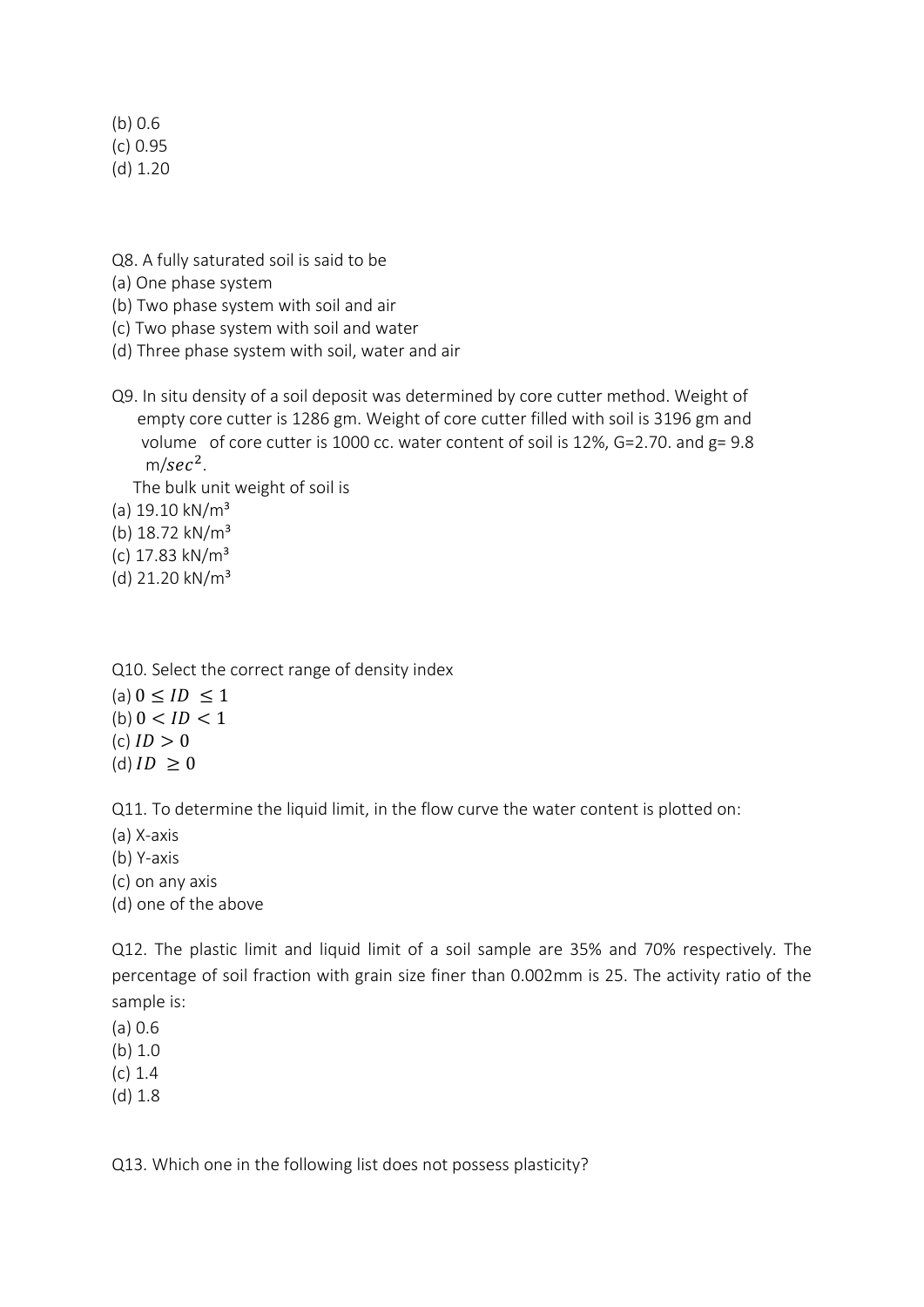(a) Bentonite (b) Kaolinite (c) Rock flour (d) Fat clay

Q14. The smallest water content below which soil sample will not reduce its volume any further is known as  $\qquad \qquad$ .

(a) plasticity limit

(b) plasticity index

(c) drying limit

(d) shrinkage limit

Q15. Consistency index for a clayey soil is  $\qquad \qquad$ .

Where LL = liquid limit,  $PL =$  plastic limit,  $PI =$  plasticity index, w=natural moisture content

(a)  $0.5w$ (b)  $\frac{LL - w}{PI}$ <br>(c)  $\frac{w - LL}{PI}$ (d)  $LL - PL$ 

Q16. If the liquid limit of a soil is 35%, then according to the skempton's empirical index equation for unsaturated clays, the estimated value of compression index would be:

- (a) 0.150
- (b) 0.200
- (c) 0.225

(d) 0.250

Q17. If the plasticity index of a soil is 45%, then the soil will be:

(a) with medium plasticity

(b) with high plasticity

(c) non-plastic

(d) with low plasticity

Q18. Which of the following soils has more plasticity index

- (a) Sand
- (b) Silt
- (c) Clay
- (d) Gravel

Q19. What will be the liquid limit of soil of number of blows 30 in soils? (hint : cosagrande liquid limit device)

- (a) 16.5
- (b) 15.6
- (c) 21.3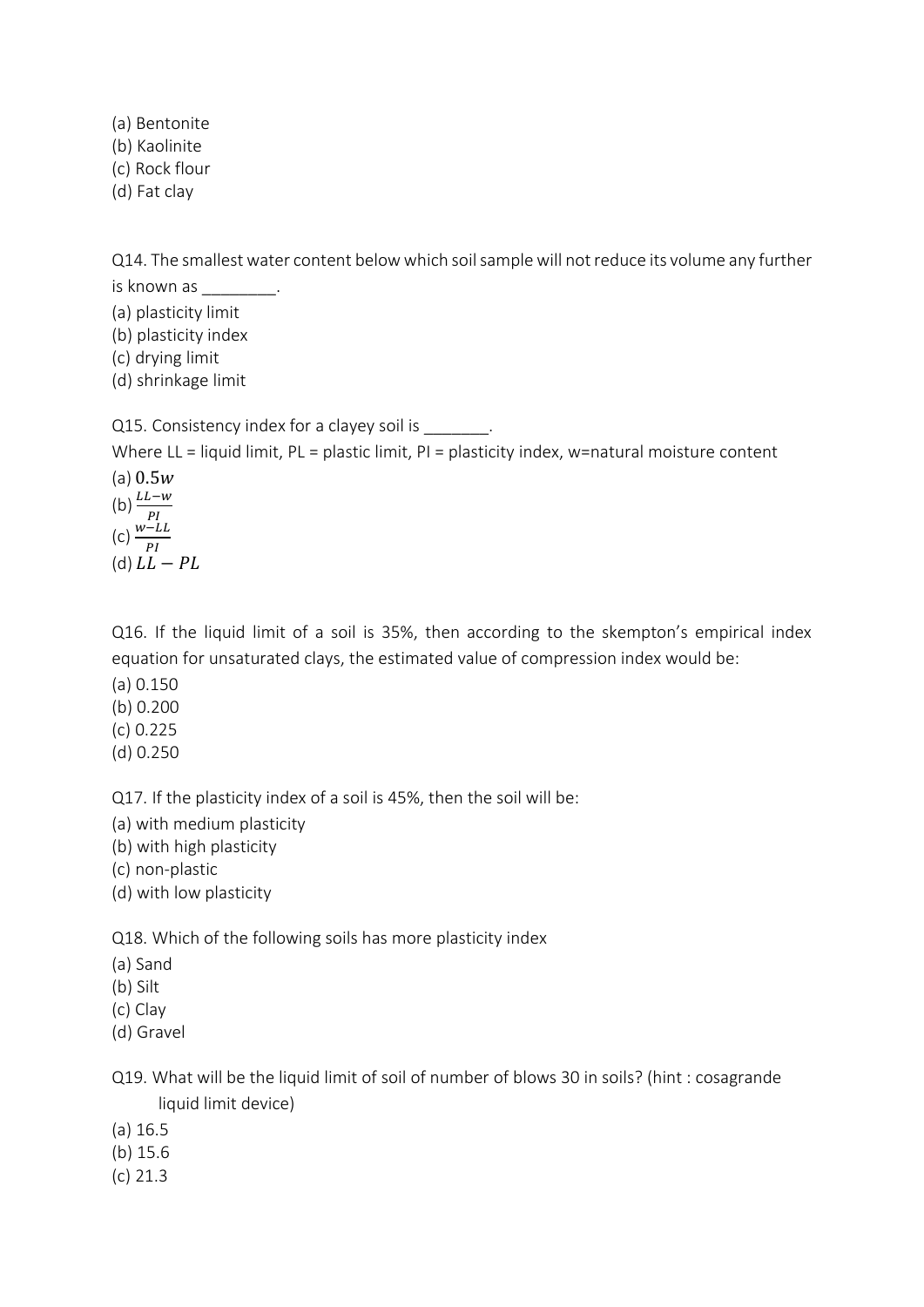(d) 18.5

Q20. The relationship between water content (w%) and number of blows (N) in soils, as obtained from Casagrande's liquid limit device is given by:

 $W=20 - log_{10} N$ 

The liquid limit of the soil is

- (a) 1.5%
- (b) 16.6%
- (c) 17.6%
- (d) 18.6%

Q21. Toughness index is defined as the ratio of

- (a) Plasticity index to consistency index
- (b) Liquidity index to flow index
- (c) Consistency index to liquidity index
- (d) Plasticity index to flow index

Q22. If a soil sample is dried beyond its limit, this sample will show –

- (a) No volume change
- (b) Moderate volume change
- (c) Low volume change
- (d) large volume change

Q23. The flow index in soils indicates:

- (a) Shear strength variation with water content
- (b) Rate of flow of water through the soil
- (c) Variation of liquid limit
- (d) Ratio of the liquid limit to the plastic

Q24. When a water content in a soil is reduced beyond the shrinkage limit the soil will be in a?

- (a) Solid state
- (b) Liquid state
- (c) Semi solid state
- (d) Plastic sate

Q25. According to Atterberg, the soil is said to be of medium plasticity, if the plasticity index PI is

(a)  $0 < PI < 7$ (b)  $7 < PI < 107$ (c)  $17 < PI < 27$ (d)  $PI \geq 27$ 

Q26. As per the Indian soil classification system. 'MI' is the symbol for (a) Inorganic silt of high plasticity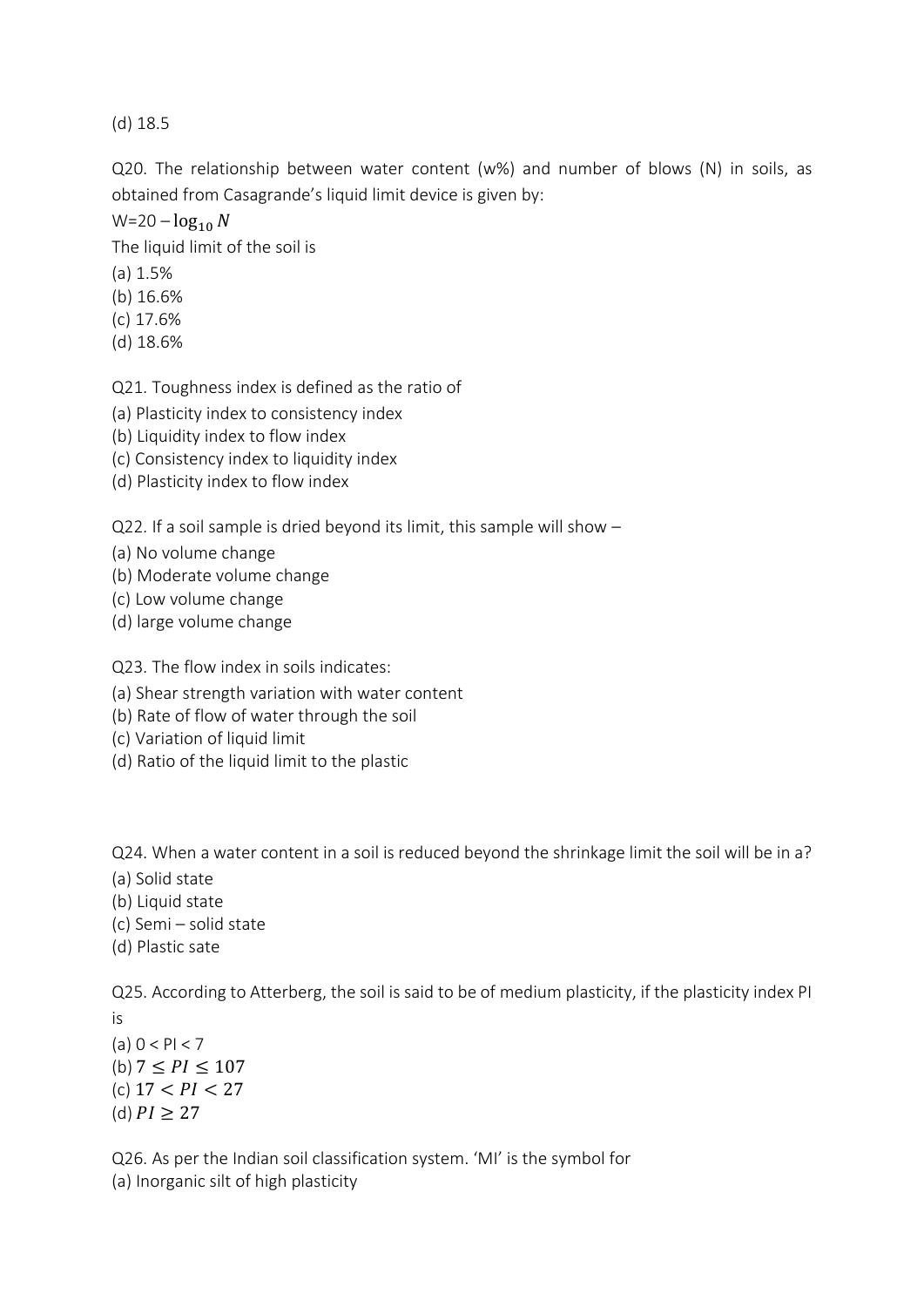- (b) Inorganic silt of high compressibility
- (c) Inorganic silt of medium compressibility

(d) None of the above

Q27. As per the Indian soil classification system inorganic silts of high compressibility defined by the symbol: (a) MH (b) CH (c) OH (d) OI

Q28. A given soil sample has the following given size analysis

| <2.00mm-80%          | $<$ 0.66mm-60%  |
|----------------------|-----------------|
| $< 0.075$ mm-30%     | $< 0.002$ mm-2% |
| $< 0.005$ mm-10%     |                 |
| (a) skip graded      |                 |
| (b) uniformly graded |                 |

- (c) well graded
- (d) average graded

Q29. The uniformity coefficient of soil with usual notation is defined as:

(a)  $\frac{D_{30}}{D_{40}}$ (b)  $\frac{D_{40}}{D_{50}}$  $(c)\frac{D_{50}}{D_{60}}$ (d)  $\frac{D_{60}}{D_{10}}$ 

Q30. In which type of soils more than half the total material by weight is larger than 75 micron IS sieve size?

(a) Coarse grained soils

- (b) Fine grained soils
- (c) Highly organic soils
- (d) Silts soils

Q31. Consistency limit measured by the instrument, is known as: (a) Plate load test

(b) Oedometer

(c) Casagrande's apparatus

## (d) Hydrometer

Q32. In a soil specimen, 60% of soil passing through 4.75 mm IS sieve and 40% of particle are passing through 75 micron IS sieve. Its uniformity coefficient is 5 and coefficient of curvature is 4. As per IS classification, this soil is classified as: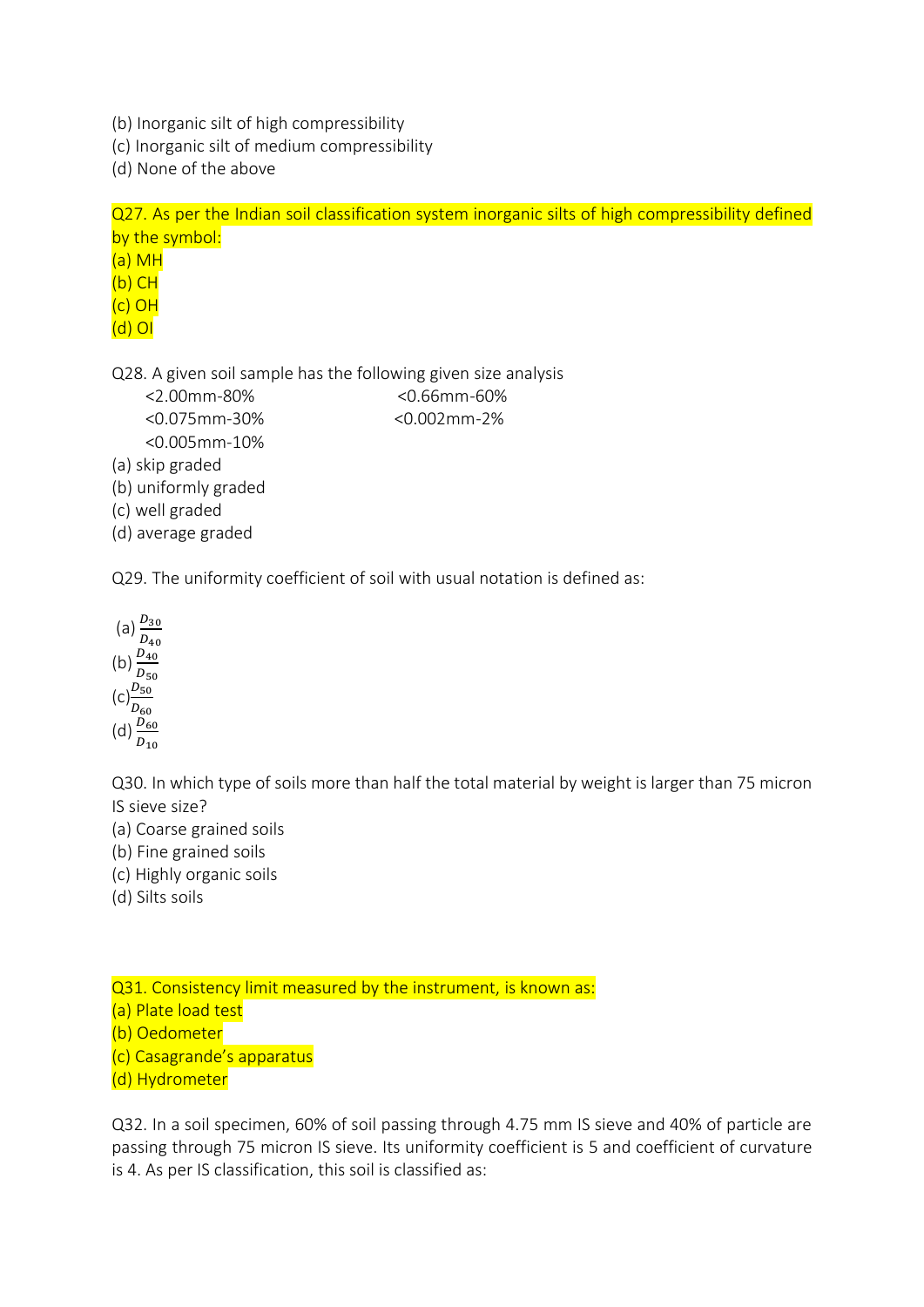(a) SP

(b) GP

(c) SW

(d) GW

Q33. If the value of uniformity coefficient of a soil sample is nearly equal to one. This sample will be designated as –

(a) Well graded soil

(b) Uniformly graded soil

(c) Poorly graded soil

(d) None of the above

Q34. If the coefficient of uniformity of a soil is 25 and the coefficient of curvature is unity, then the ratio  $(D_{30} / D_{10})$  is:

(a) 2

(b) 3

(c) 4

(d) 5

 $Q35$ . The effective size of particles of soil is denoted by  $-$ 

(a)  $D_{60}$ 

(b)  $D_{30}$ 

(c)  $D_{20}$ 

 $(d) D_{10}$ 

Q36. A soil having particles of approximately the same size is known as

(a) Well graded

(b) Poorly graded

(c) Uniformly graded

(d) Gap graded

Q37. How much is the effective diameter of a particle for the Stoke's law to be applicable?

(a) less than 0.0002 mm

(b) less than 0.002 mm

(c) more than 0.02 mm

(d) less than 0.2 mm

Q38. In a shear test on cohesionless soils, if the initial void ratio is less than the critical void ratio, the sample will:

- (a) Increase in volume
- (b) Initially increase in volume and then remain constant
- (c) Decrease in volume
- (d) Initially decrease and then increase in volume

Q39. Coulomb's equation for shear strength can be represented by (symbols have their usual meanings)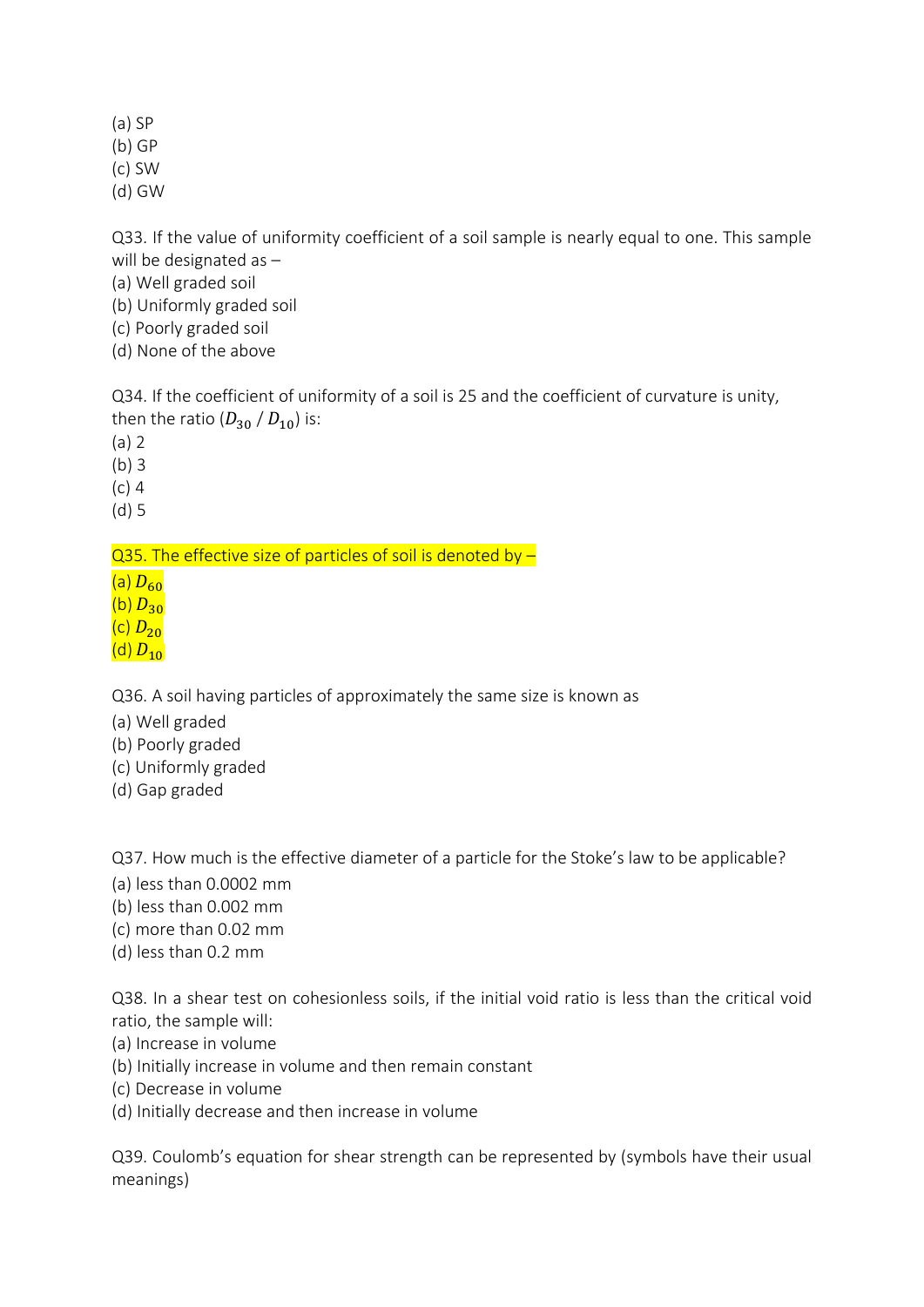(a)  $c = s + \sigma \tan \phi$ (b)  $s = c - \sigma \tan \phi$ (c)  $c = \sigma + c \tan \phi$ (d)  $s = c + \sigma \tan \phi$ 

Q40. Laboratory vane shear test can also be used to determine

(a) Shear parameters of silty sand

(b) Shears parameters of sandy clay

(c) Liquid limit of silty clay

(d) Plastic limit of clayey silt

Q41. Drainage conditions are best controlled during

(a) Direct shear box test

(b) Vane shear test

(c) Unconfined compression test

(d) Triaxial test

Q42. Un-confined compression test is generally applicable to

(a) Non-cohesive soil

(b) Saturated clays

(c) Silt

(d) Sandy soil

Q43. In-situ vane shear test is conducted to determine the shear strength of:

- (a) cohesive soil
- (b) non-cohesive soil
- (c) silty soil
- (d) sandy soil

Q44. In the triaxial test the major principal stress is:

- (a) deviator stress
- (b) cell pressure
- (c) deviator stress + cell pressure
- (d) none of the above

Q45. The unconfined compression test is generally applicable to saturated clays for which the apparent angle of shearing resistance is

- (a) 0°
- (b) 30°
- $(c)$  60 $\degree$
- (d) 22.5°

Q46. The appropriate triaxial test to assess the immediate stability of an unloading problem, such as excavation of a clay slope, would be the

(a) Unconsolidated – undrained test

(b) Consolidated – undrained test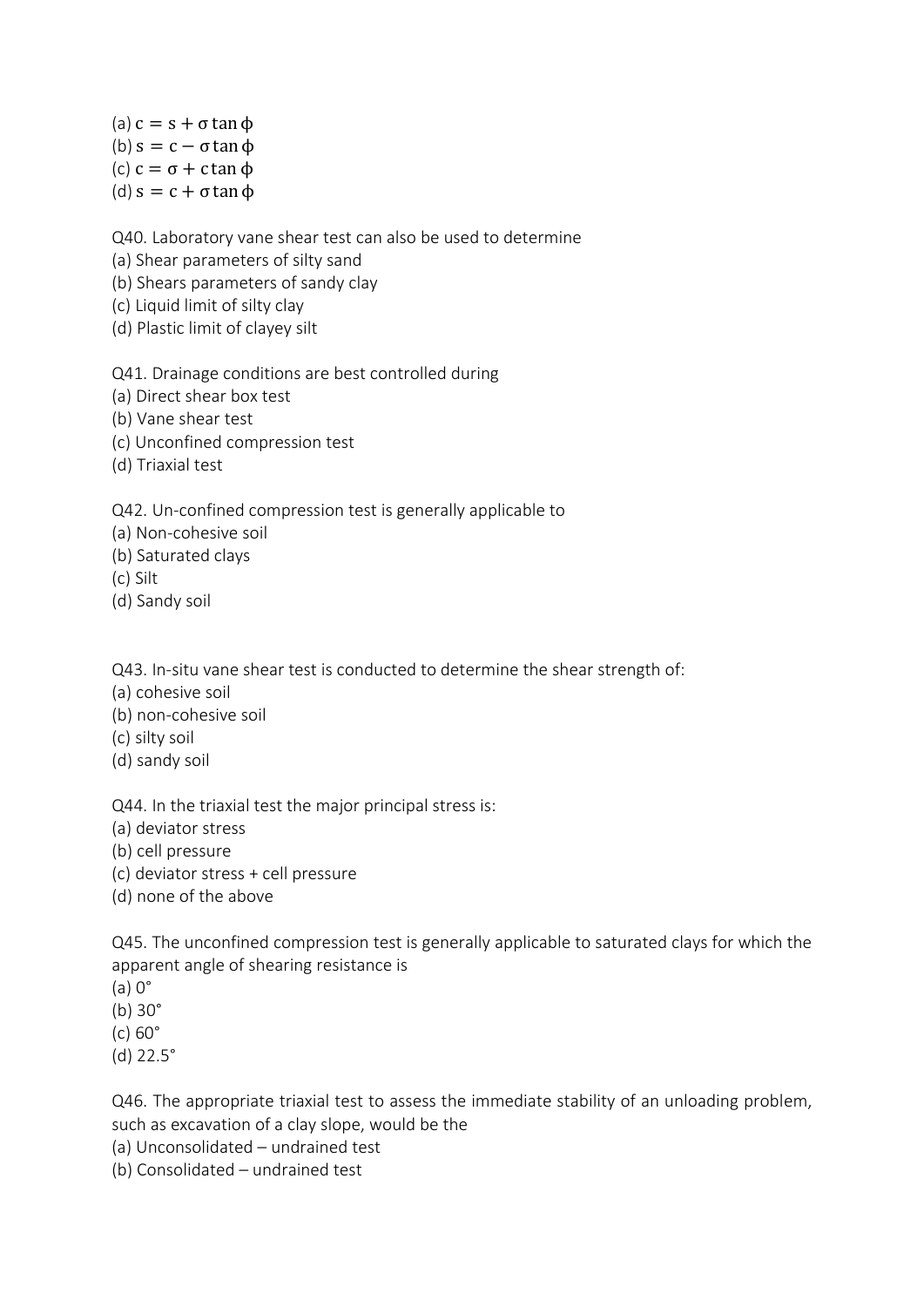- (c) Consolidated drained test
- (d) Unconsolidated drained test

Q47. The effective stress strength parameters of a soil are  $c=10$ kPa and  $\phi = 30^{\circ}$ , then shear strength on a plane within the saturated soil mass at a point where total normal stress is 300 kPa and pore water pressure is 150 kPa, will be

(a) 90.5 kPa

(b) 96.6 kPa

- (c) 101.5 kPa
- (d) 105.5 kPa

Q48. When a soil, whoes present effective overburden pressure is the maximum pressure that it was subjected to in the past, then it is:

- (a) Unconsolidated
- (b) Normally consolidated
- (c) Over consolidated
- (d) Pre-consolidated

Q49. The expansion of soil due to shear at a constant value of pressure is called:-

- (a) Apparent cohesion
- (b) True cohesion
- (c) Dilatancy
- (d) Consistency

Q50. The spring – cylinder analogy is used in soil mechanics to explain

- (a) Air removal from clayey soils
- (b) Relative density of cohesionless soils
- (c) Compaction of clays
- (d) Time-dependent deformation of saturated clayey soils

S1. Ans.(b) Sol.  $r_{bulk_1} = 17.6 \frac{kN}{m^3}$  $m<sup>3</sup>$  $W_1 = 10\%$  $\textit{Void ratio}$  (e) = constant  $r_{bulk2}$  = ? >  $w_2 = 20\%$  $\frac{r}{\text{dry density}}(r_d) = \frac{r_b}{1+r_b}$  $1 + w$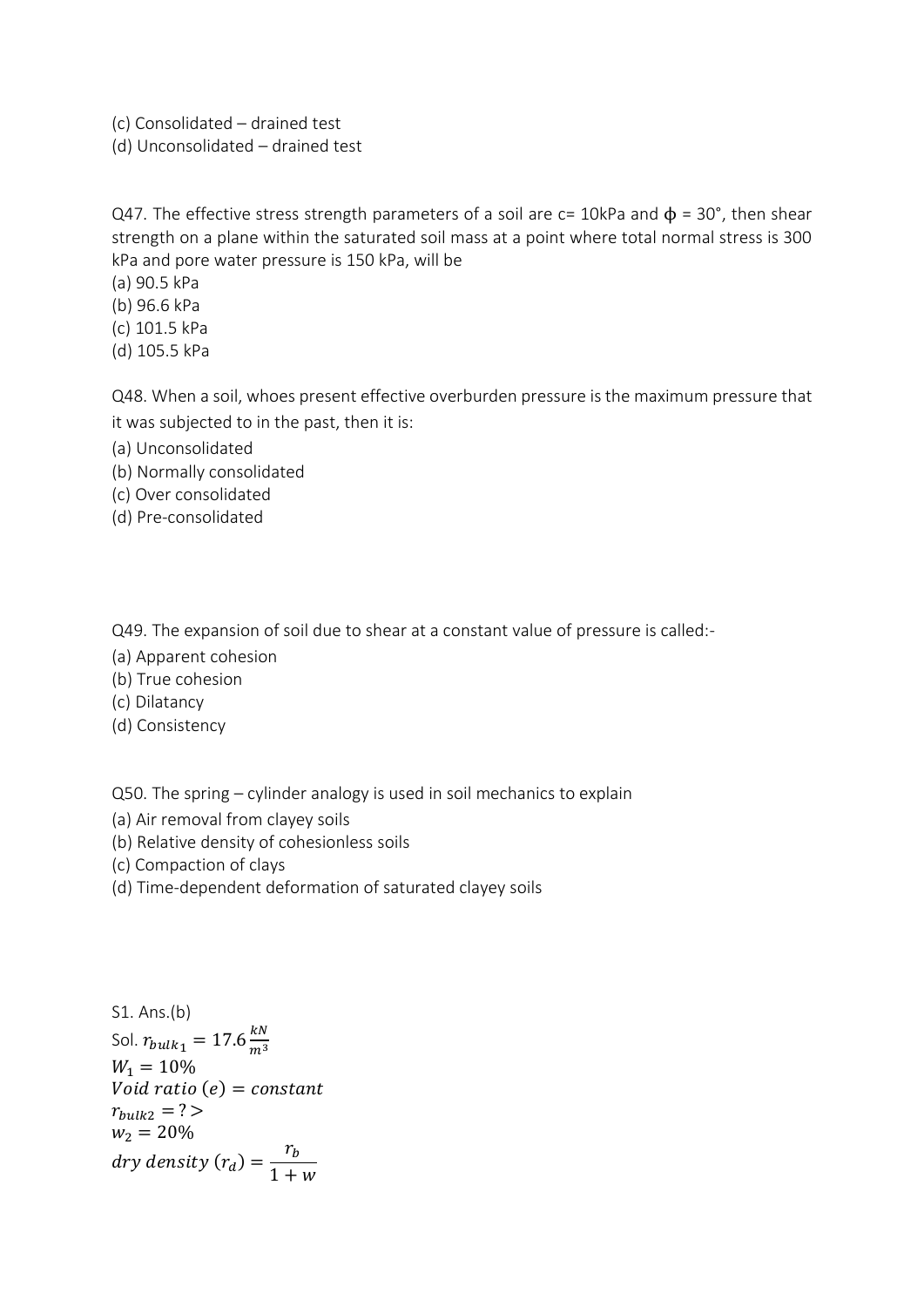| $r_b \alpha (1 + w)$<br>$\frac{r_{b_1}}{r_{b_2}} = \frac{(1+w_1)}{(1+w_2)}$<br>$\frac{17.6}{r_{b_2}} = \frac{(1+0.1)}{(1+0.2)}$<br>$r_{b_2} = 19.2$                                                                                                          |
|--------------------------------------------------------------------------------------------------------------------------------------------------------------------------------------------------------------------------------------------------------------|
| S2. Ans.(c)<br>Sol. water content $(w) = 200\%$<br>$G = 2.6$<br>Void Ratio (e) = ?<br>$\rightarrow$ soil is fully saturated (S = 1)<br>$Se = WG$<br>$1xe = 2 \times 2.6$<br>$e = 5.\overline{2}$                                                             |
| S3. Ans.(c)<br>Sol. porosity (n) = $\frac{1}{3}$<br>$G = 2.5$<br>Critical hydraulic gradient (ic) = ?<br>$e = \frac{n}{1-n} = \frac{1/3}{2/3} = 0.5$<br>$\frac{e = 0.5}{i_c = \frac{G - 1}{1 + e}} = \frac{2.5 - 1}{1 + 0.5} = \frac{1.5}{1.5}$<br>$i_c = 1$ |
| S4. Ans.(b)<br>Sol. $e_{max} = 0.8$<br>$e_{min} = 0.4$<br>$e = 0.6$<br>Relative density = $\frac{e_{max} - e}{e_{max} - e_{min}} \times 100$<br>$0.8 - 0.6$<br>$\frac{1}{0.8-0.4} \times 100$<br>$\frac{0.2}{0.4} \times 100$<br>$= 50%$                     |
| S5. Ans.(a)<br>Sol. total unit weight = $(r_b)$ = 22 kN/m <sup>3</sup><br>Specific gravity $(G) = 2.67$<br>Water content $(w) = 10\%$<br>Dry unit weight $(r_d) = ?$                                                                                         |

$$
r_d = \frac{r_d}{1+w} = \frac{22}{1+0.1}
$$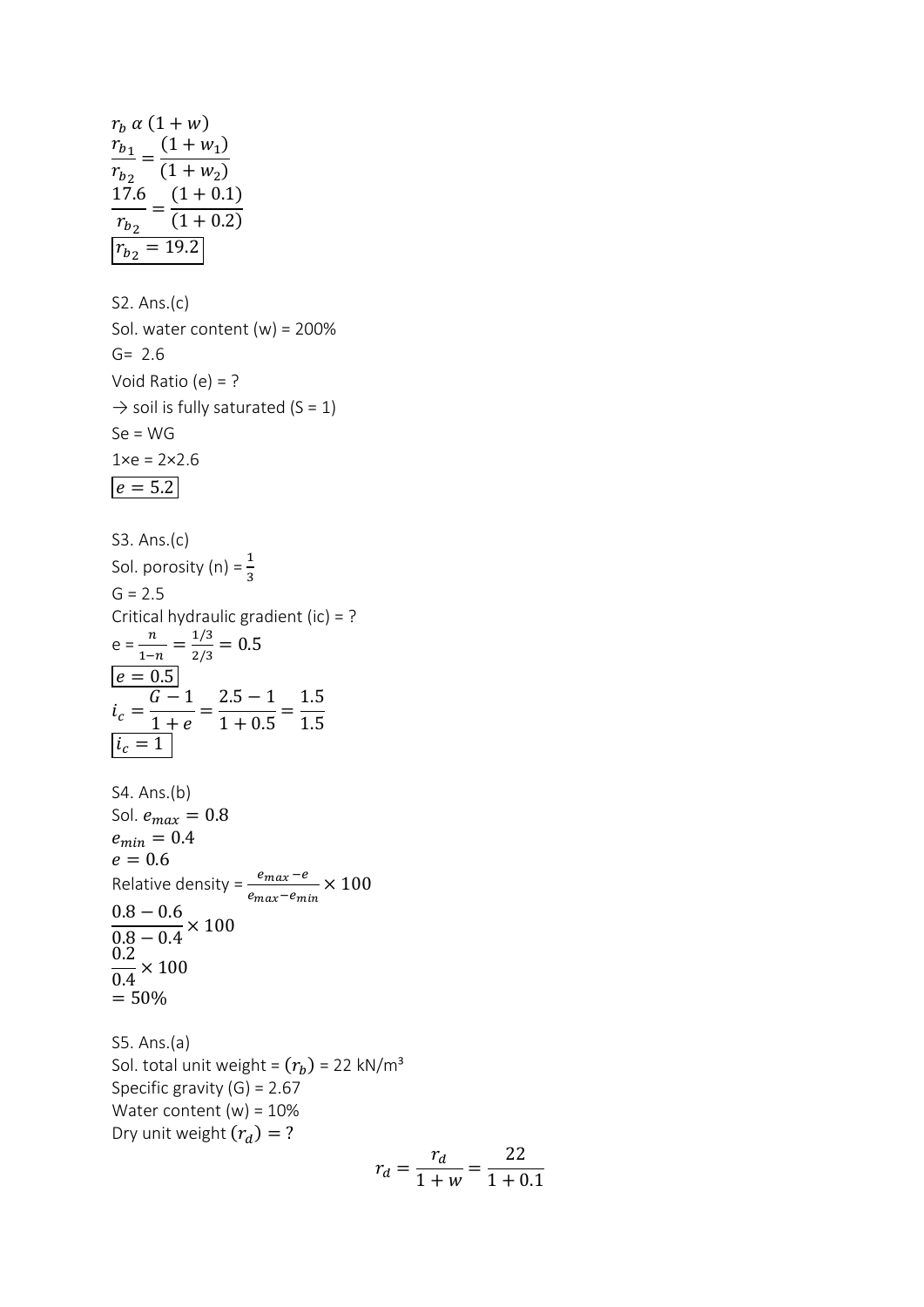```
r_d = 20kN/m^s
```
S6. Ans.(c) Sol.  $r_d = \frac{(1-\eta_a)Gr_{\omega_a}}{(1+\epsilon_a)}$  $(1+e)$  $r_d \rightarrow$  dry density  $\eta_a \rightarrow$  percentage air void  $G \rightarrow$  Specific gravity  $e \rightarrow$  void ratio  $Se = W.G$  $r_d =$  $(1 - \eta_a) G r_\omega$  $1 + WG$ 

S7. Ans.(c)

Sol. relative density of compacted dense sand equal to 0.95.

S8. Ans.(c)

Sol. Fully saturated soil have two phase system with soil & water.



S9. Ans.(b)

Sol. Weight of empty core cutter = 1286 gm Weight of core cutter filled with soil = 3196 gm. Volume of curve cutter = 1000 c.c. Water content  $(w) = 12\%$  $G = 2.70$  $g = 9.8 \text{ m/sec}^2$ Bulk unit weight  $(r_b)$  = ? Weight of soil = 3196-1286  $= 1910$  $r_b =$ weight  $\frac{1}{Volume} =$ 1910 gm  $1000 \, cm^3$  $= 1.910$  gm/cm<sup>3</sup> =  $1.910\times9.81\times100\times100\times100$  $1000 \times 1000$  $= 18.74 \ kN/m^3$ S10. Ans.(a)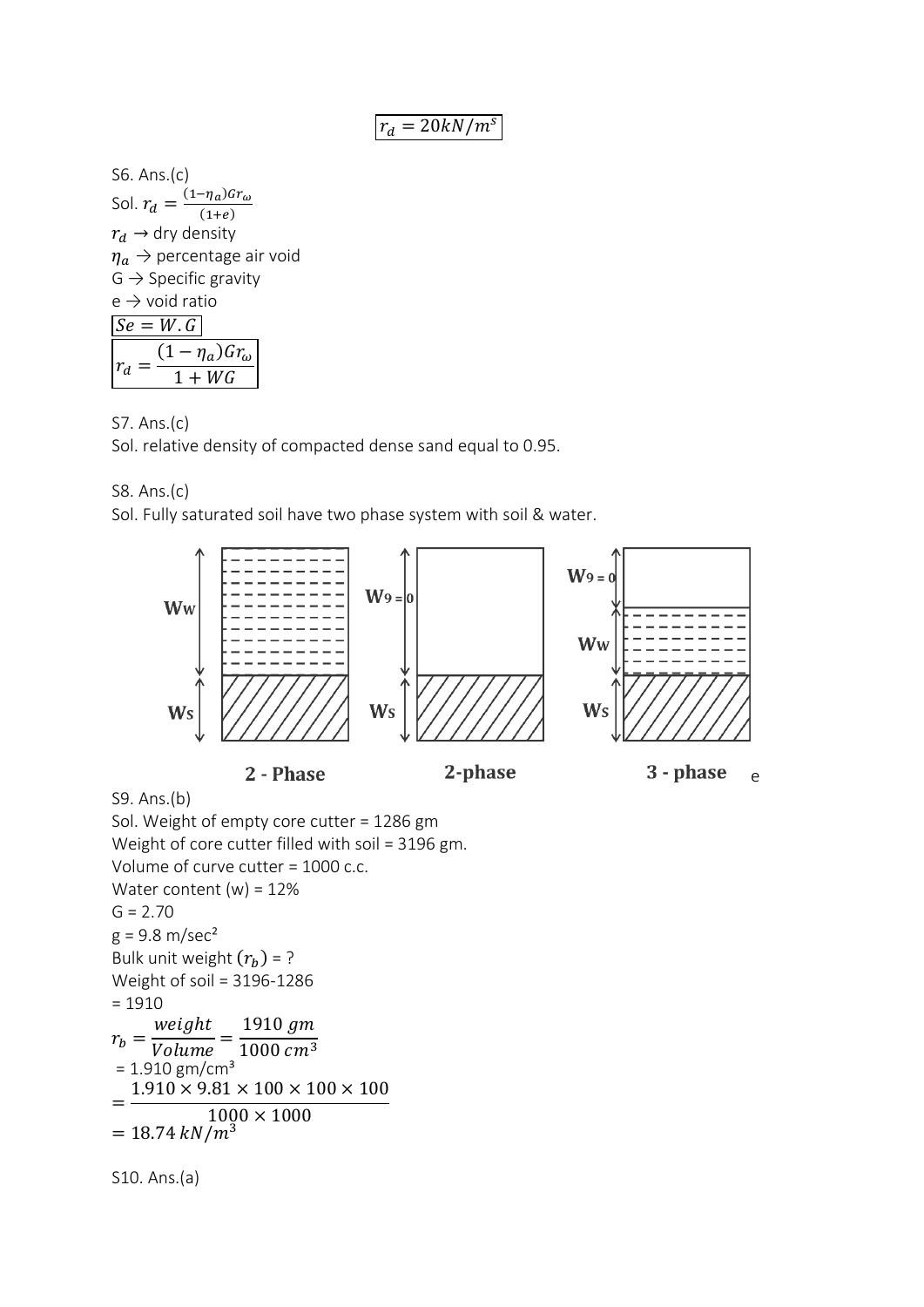Sol. Density index (ID) =  $\frac{e_{max} - e}{e_{max} - e_{min}}$  $limit - 0 \leq ID \leq 1$ 

S11. Ans.(b) Sol.



 $\rightarrow$  Flow index of soil indicates shear strength variation with water content.

S12. Ans.(c) Sol. plastic limit  $(W_P)$  = 35% Liquid limit  $(W_L)$  = 70% % of soil fraction finer then  $2\mu = 25$ Activity  $(A_t) = \frac{I_P}{C}$  $\mathcal C$  $C \rightarrow \%$  of clay size particle  $A_t =$ 70 − 35 25  $A_t = 1.4$ 

| Activity       | Disruption  |
|----------------|-------------|
| < 0.75         | Non active  |
| $0.75$ to 1.25 | Normal soil |
| >1.25          | Active      |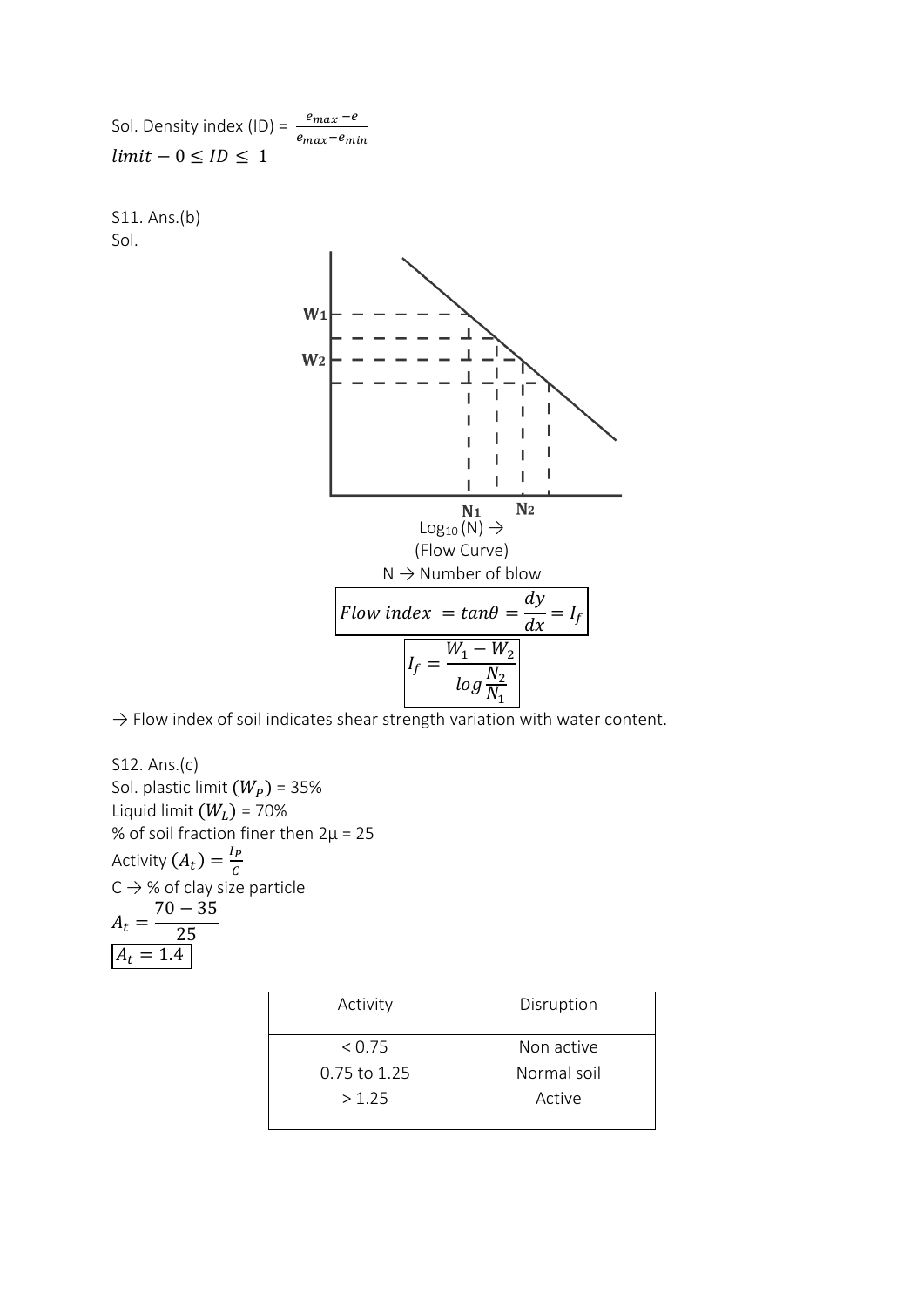S13. Ans.(c)

Sol. Rock flour is not posses any plasticity.

S14. Ans.(d)

Sol. the shrinkage limit of soil is when the water is just sufficient to fill all the pores of the soil. The volume of the soil does not decrease when the water content is reduced below the shrinkage limit.

S15. Ans.(b)

Sol. consistency index  $(I_c) = \frac{liquid \ limit - Natural \ water \ content}{liquid \ limit - plastic \ limit}$ liquid limit-plastic limit

|  | .u iimii – piustit iimii | W      | $\overline{\phantom{a}}$ | M |
|--|--------------------------|--------|--------------------------|---|
|  | W                        | $\sim$ | $W_P$                    |   |

S16. Ans.(c) Sol. liquid limit  $(W_L)$  = 35% Compression index  $(Cc)$  = 0.009  $(W<sub>L</sub> - 10)$  $= 0.009 (35-10)$  $= 0.009 \times 25$  $= 0.225$ 

S17. Ans.(b)

| Sol.                     |                                  |
|--------------------------|----------------------------------|
| Plasticity index $(I_P)$ | Consistency                      |
|                          | Non Plastic                      |
| $<$ 7                    | Low plastic                      |
| $7 - 17$<br>>17          | Medium plastic<br>Highly plastic |
|                          |                                  |

## S18. Ans.(c)

Sol.

| Soil | Plasticity index $(I_P)$ |
|------|--------------------------|
| Sand |                          |
| Silt | $10 - 15$                |
| Clay | 15-100                   |

S19. Ans.(d) Sol. number of blows = 30 According to Casagrande

> $W_L = 20 - log_{10}N$  $W_L = 20 - log_{10} 30$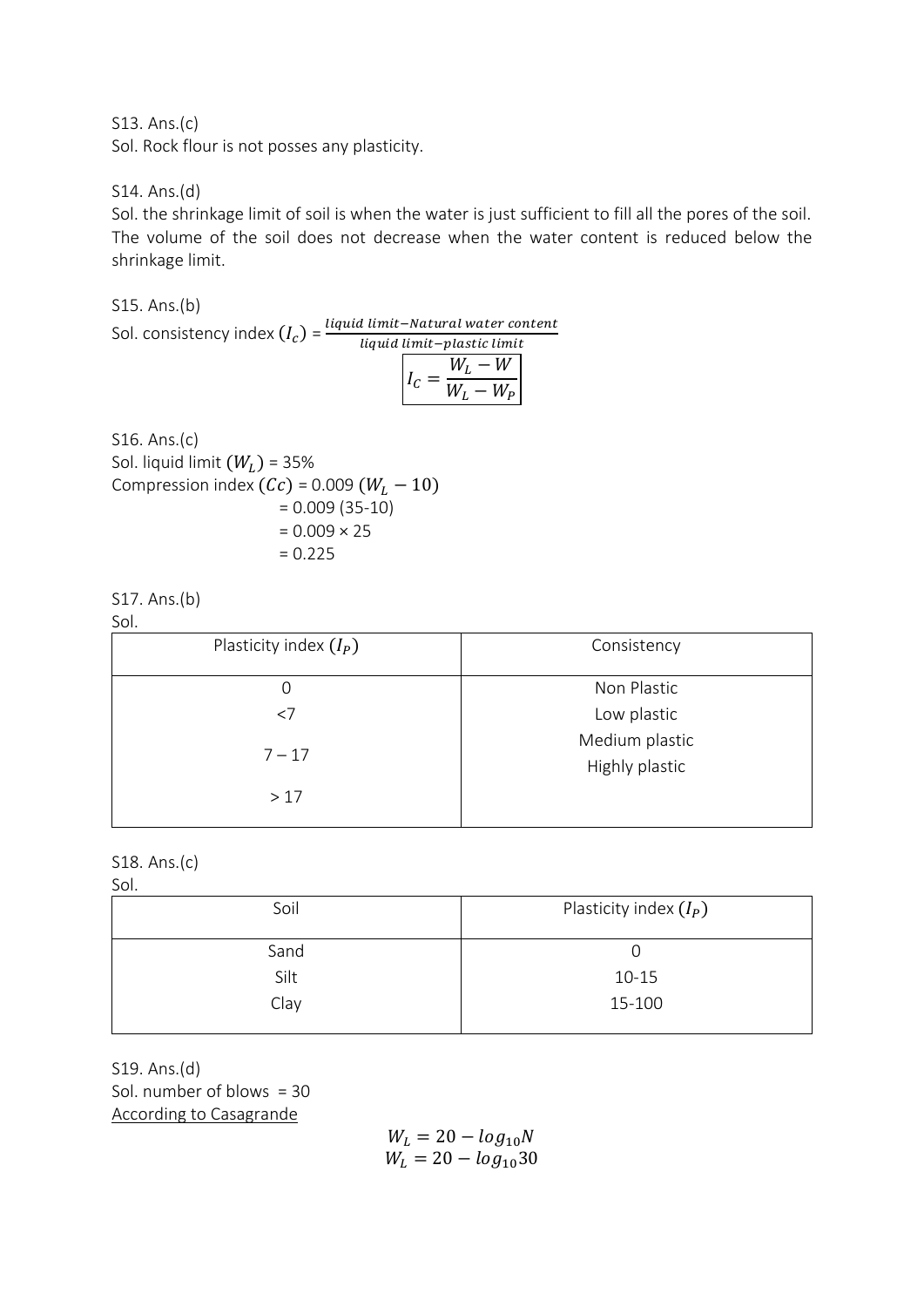$$
W_L=18.52
$$

S20. Ans.(d) Sol.  $W = 20 - log_{10} N$ 

Put 
$$
\overline{N = 25}
$$
  
W = 20 - log<sub>10</sub> 25  
 $\overline{W} = 18.60$ 

S21. Ans.(d)

Sol. Toughness index  $=\frac{Plasticity\ index}{flow\ index}$ flow index

S22. Ans.(a)

Sol. if soil sample dried beyond its limit then no volume change in soil because water is replaced by air & volume of soil same

S23. Ans.(a)

Sol. Refer the solution of question number (11)

S24. Ans.(a)

Sol. when water content in a soil is reduced beyond the shrinkage limit the soil will be in solid state.

S25. Ans.(b) Sol. Refer the solution of question number (17)

S26. Ans.(c) Sol. ML  $\rightarrow$  low compressible silt  $MI \rightarrow Medium compressible$  silt MH→ high compressible silt

S27. Ans.(a) Sol. Refer the solution of question No. 1

S28. Ans.(c) Sol.  $C_u = \frac{D_{60}}{D_{10}}$  $\frac{D_{60}}{D_{10}} = \frac{0.66}{0.005}$  $\frac{0.00}{0.005} = 132$  $Cc = \frac{(D_{30})^2}{R_{30}}$  $D_{60} D_{10}$ =  $(0.075)^2$  $\frac{(0.66)(0.005)}{(0.66)(0.005)} = 1.70$  $C_u > 6 \rightarrow$  Weld graded sand For well graded Cc is lies between 1 to 3.

S29. Ans.(d) Sol. uniformity coefficient (Cu) =  $\frac{D_{60}}{D_{10}}$ If  $C_u \simeq 1 \rightarrow$  uniformly graded soil  $C_u > 6 \rightarrow$  well graded sand  $C_u > 4 \rightarrow$  well graded gravel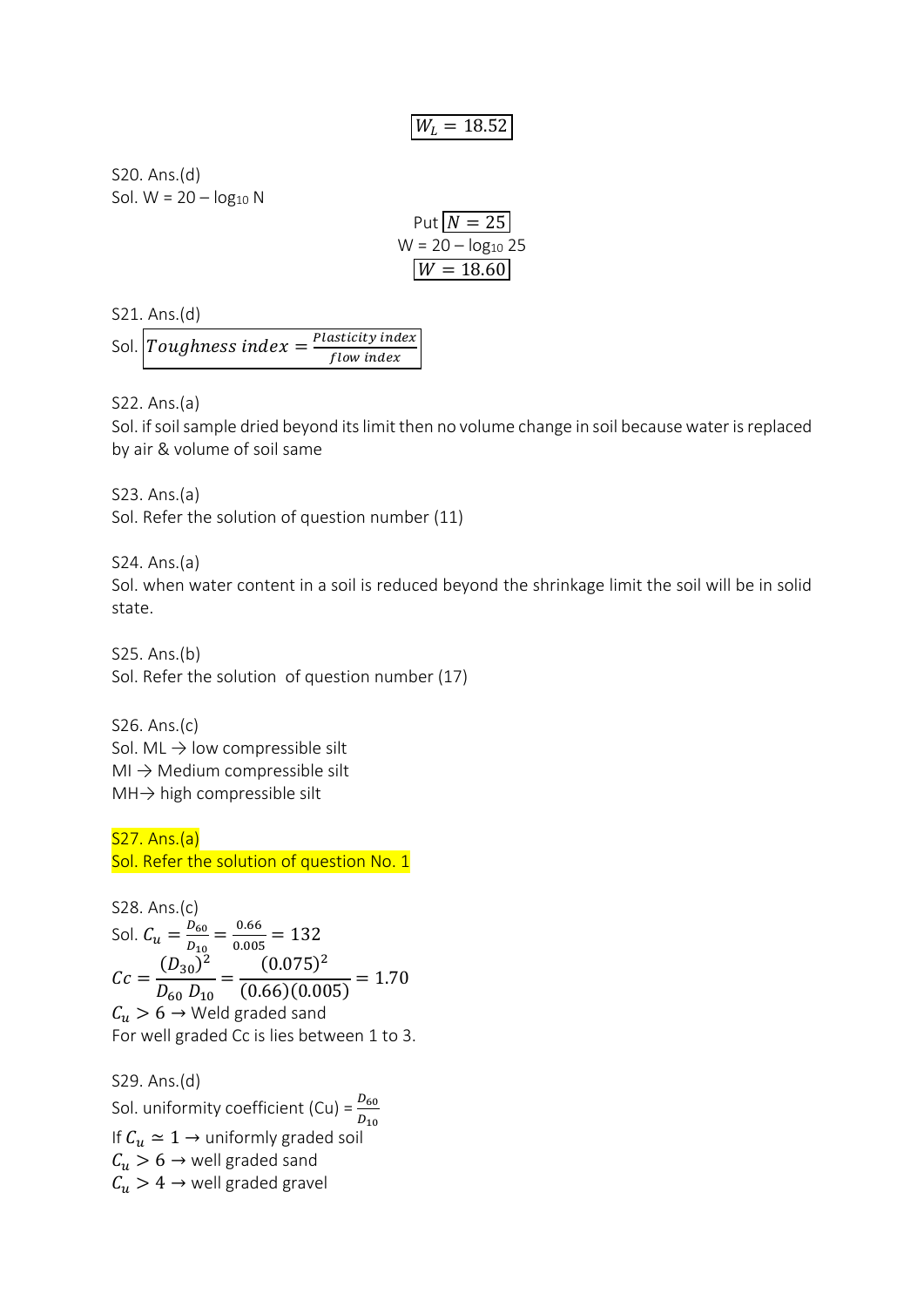S30. Ans.(a)

Sol. if more than 50% of soil grains are retained over 75 micron sieve then its termed as coarse grained soils.

## S31. Ans.(c)

Sol. Consistency limit measured by casa Grande's apparatus –

S32. Ans.(d) more than 50% of soil grains are retained over 75 micron sieve then its coarse grained soil.

 $\rightarrow$  Coefficient of uniformity = (Cu) = 5

 $\rightarrow$  Coefficient of curvature (Cc) = 4

 $\rightarrow$  if Cu > 4 than well graded gravel other

S33. Ans.(b)

Sol. coefficient of uniformity (Cu) =  $\frac{D_{60}}{D_{10}}$ 

If - Cu  $\simeq$  1 (uniformly graded) Cu > 4 (well graded gravel) Cu > 6 (well graded sand)

S34. Ans.(d)

Sol. coefficient of uniformity (Cu) =  $\frac{D_{60}}{D_{10}}$ Coefficient of curvature  $(Cc) = \frac{(D_{30})^2}{D_{30}}$  $D_{60} D_{10}$ 

$$
\frac{D_{60}}{D_{10}} = 25
$$
  
\n
$$
\frac{(D_{30})^2}{D_{60}D_{10}} = 1
$$
  
\n
$$
Cu \times Cc = 25 \times 1
$$
  
\n
$$
\frac{D_{60}}{D_{10}} \times \frac{(D_{30})^2}{D_{60} \times D_{10}} = 25
$$
  
\n
$$
\left(\frac{D_{30}}{D_{10}}\right)^2 = 25
$$
  
\n
$$
\frac{D_{30}}{D_{10}} = 5
$$

S35. Ans.(d)

Sol.  $D_{10}$  is termed as the effective particle size it means that 10 percent of the particle are finer and the 90% of the particles are coarser than that particular particle size  $D_{10}$ .

S36. Ans.(c)

Sol. Uniformly graded – if soil consist of excess one size of particle.

Gap graded – certain size of particles are missing from soil.

Well graded - the soil may be termed as well graded if soil has good representation of all the size of particles present in it.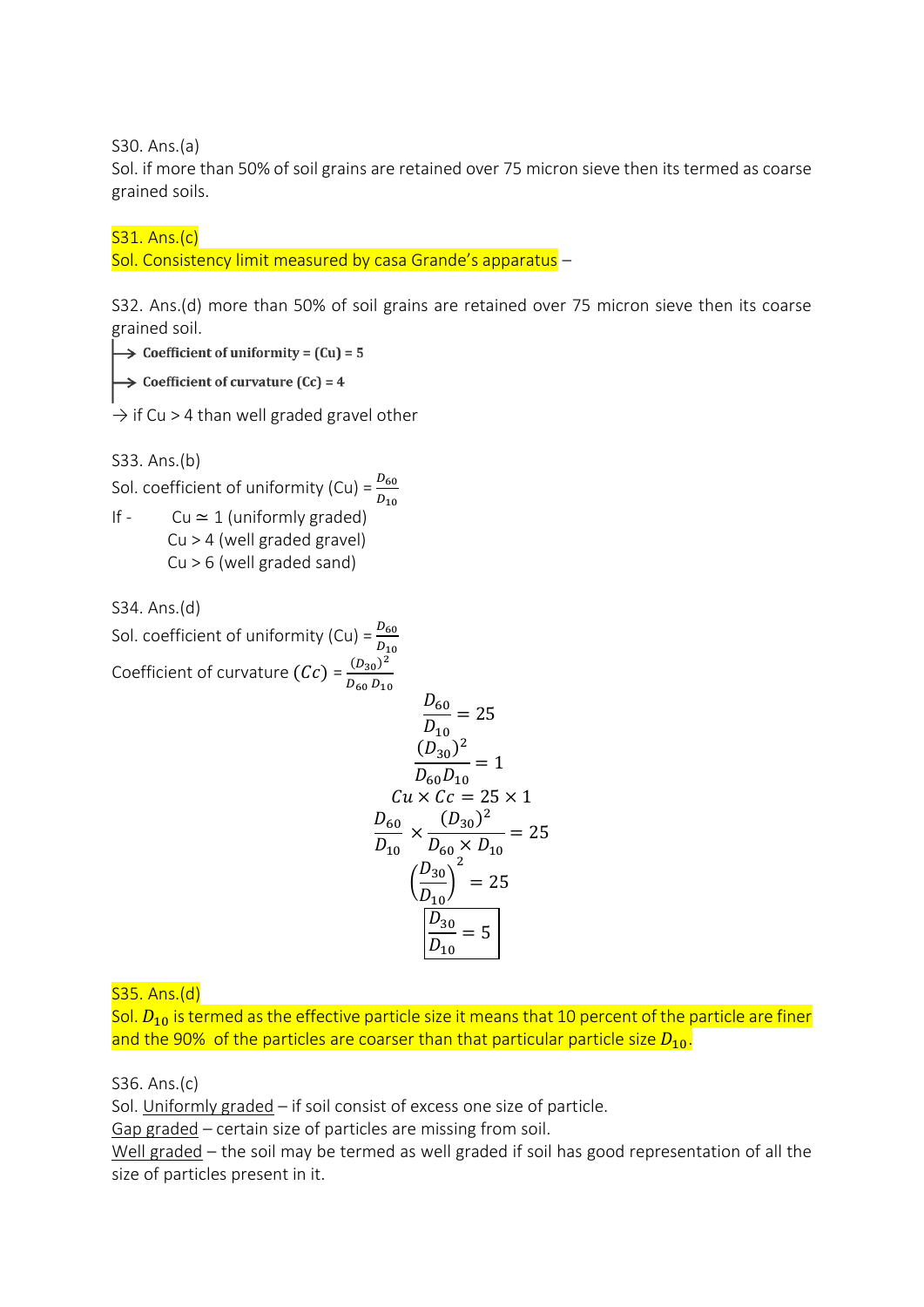S37. Ans.(d)

Sol. stokes law valid between 0.0002 mm to 0.2 mm particle size.

S38. Ans.(d)

Sol. in a shear test on cohesionless soils, if the initial void ratio is less then the critical void ratio, the sample will initially decrease and then increase in volume.

S39. Ans.(d)

Sol. coulombs equation for shear strength.

 $\tau = C + \sigma_n \tan \phi$ 

 $\tau \rightarrow$  shear strength  $c \rightarrow$  cohesion  $\sigma_n \rightarrow$  Normal stress  $\phi \rightarrow$  friction Angle.

S40. Ans.(a)

Sol uses of vane shear test.

- (i) Shear parameter of silty sand
- (ii) Sensitivity of clay.

S41. Ans.(d)

Sol. Drainage conditions are best controlled in triaxial test.

S42. Ans.(b)

Sol. in unconfined compression test rubber membrane not used without rubber membrane dry soil can not be held position hence this test can be conducted in saturated silt & clay but more suitable for clay.

S43. Ans.(a)

Vane shear test is conducted to determine shear strength of cohesive soil.

S44. Ans.(c) Sol.



 $\sigma_1 = (\sigma_3 + \sigma_d) =$  Major principal stress  $\sigma_3$  = minor principal stress